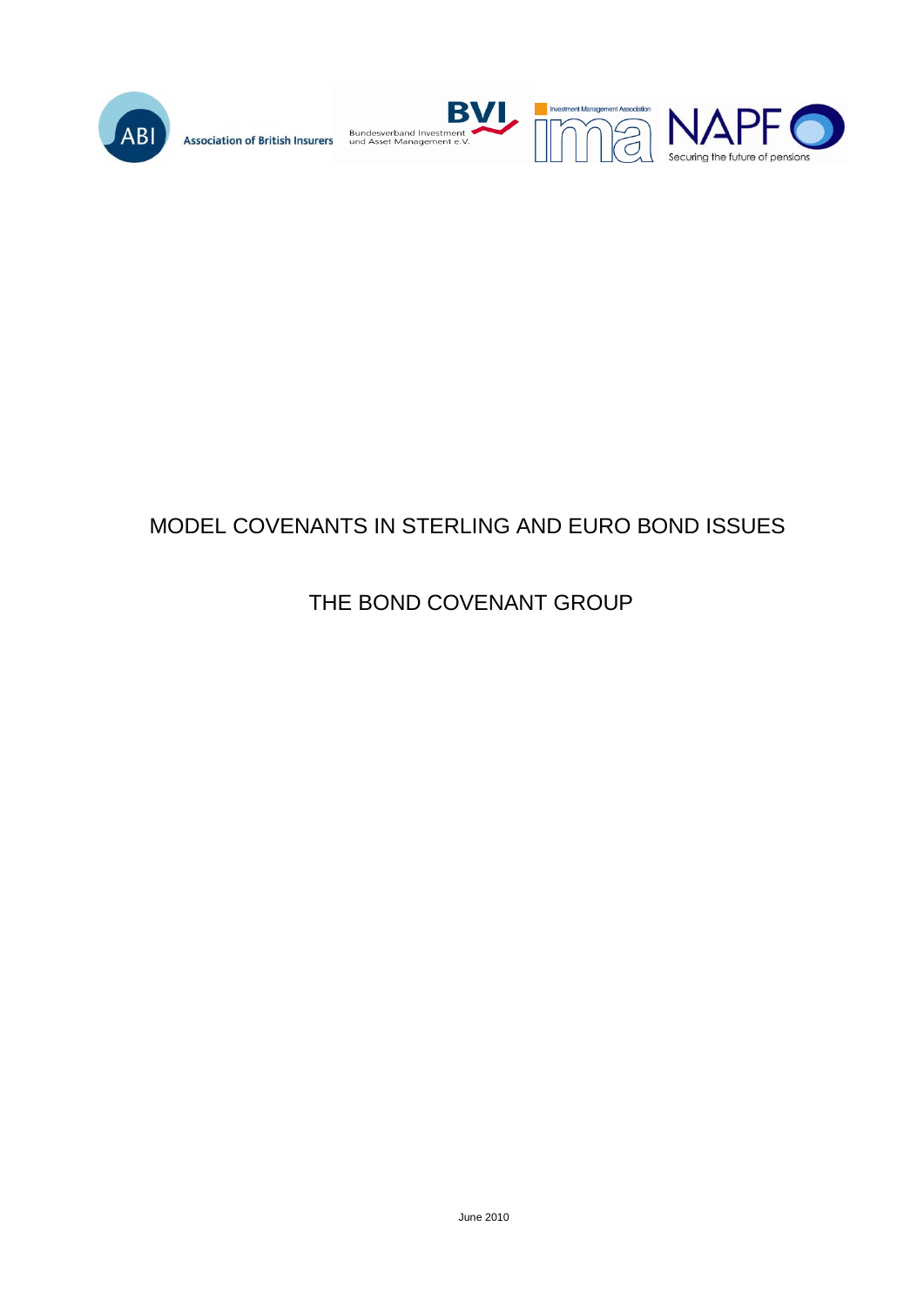#### **THE BOND COVENANT GROUP (TBCG)**

The TBCG is compromised of:

- the Association of British Insurers (ABI)
- BVI Bundesverband Investment und Asset Manangement e.v. (BVI)
- the Investment Management Association (IMA), and
- the National Association of Pension Funds (NAPF)

#### **ITS PURPOSE**

This ad hoc group has come together to promote an adaptable set of model covenants in Sterling and Euro investment grade bond issues.

#### **WHY THIS INITIATIVE?**

The TBCG has a number of objectives in mind including:

- aiding liquidity
- promoting investment grade markets and access to them
- promoting efficiency in the primary markets
- providing clarity and greater certainty of investor protection.

#### **THE ADVANTAGES**

The clarity, transparency and standardisation arising from the adoption of the model covenants ARE anticipated to benefit:

- $\bullet$ the markets by giving all participants more readily comprehensible and easily assimilated documentation indirectly aiding overall issuance and liquidity
- issuers by improving the efficiency of the new issuance process and widening access to the investment grade markets and of particular value to new or infrequent issuers
- investors will equally benefit from a more efficient new issuance process and a more user-friendly secondary market as standardisation takes hold. Combined with greater clarity on the protection afforded by the covenants offered, this will increase the overall attractiveness of the asset class.

#### **WHY NOW?**

The impetus for the initiative has many sources. These include the impact of the financial crisis, when markets almost froze, and the longstanding concern of investors that the protection afforded by covenants is effective. The latter in the last decade has been reflected in:

- the 2003 paper of the Group of 26 followed by
- an ABI paper on best practice in primary markets and
- discussions within the Association des Marchés de Taux en Euro and latterly
- the ABI/BVI co sponsored Bondholder Dialogue

#### **THE LONG TERM**

TBCG see the model covenants as a living document. Monitoring and periodic review will be required. Feedback from all market participants is welcomed; the contact point for comment is as follows:

John.Hale@abi.org.uk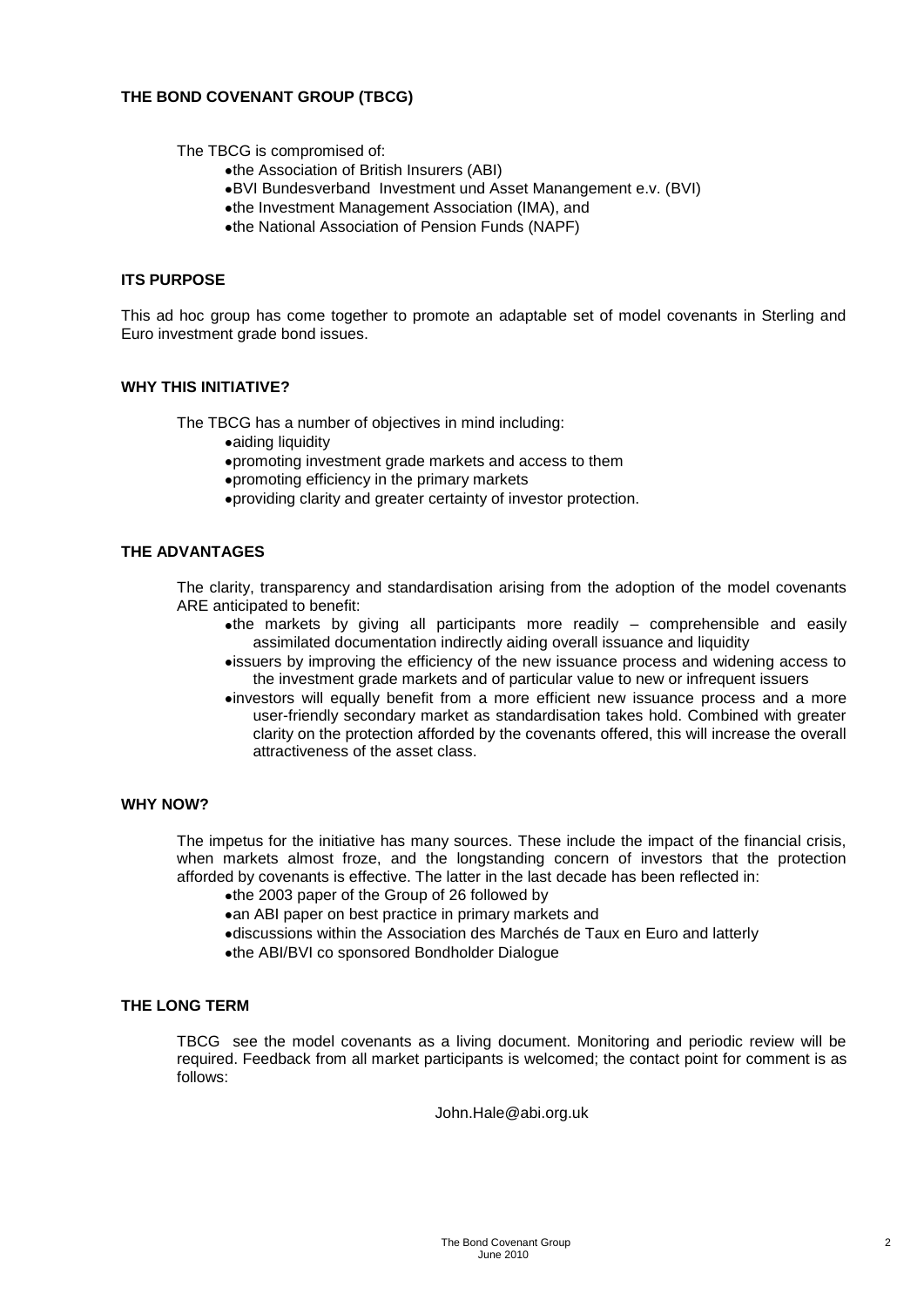# MODEL COVENANTS IN STERLING AND EURO BOND ISSUES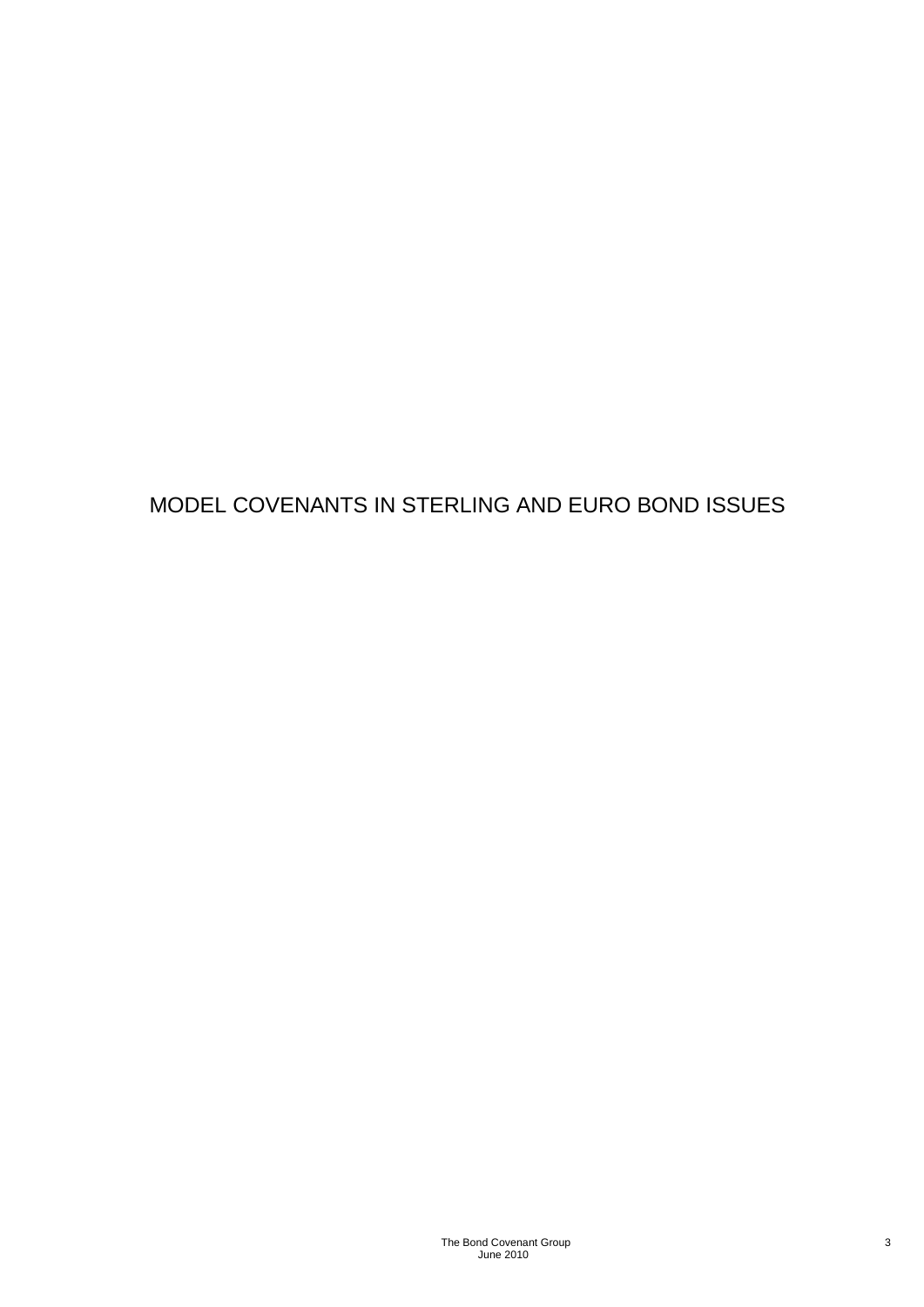## **CONTENTS**

### 1. I**NTRODUCTION**

- 1.1 Negative Pledge
- 1.2 Change of Control
- 1.3 Information
- 1.4 Bondholder Committees

## 2. **MODEL COVENANTS**

- 2.1 Common Definitions
- 2.2 Restrictions on Priority Borrowings
- 2.3 Change of Control
- 2.4 Restrictions on Disposals
- 2.5 Information
- 2.6 Committee Expenses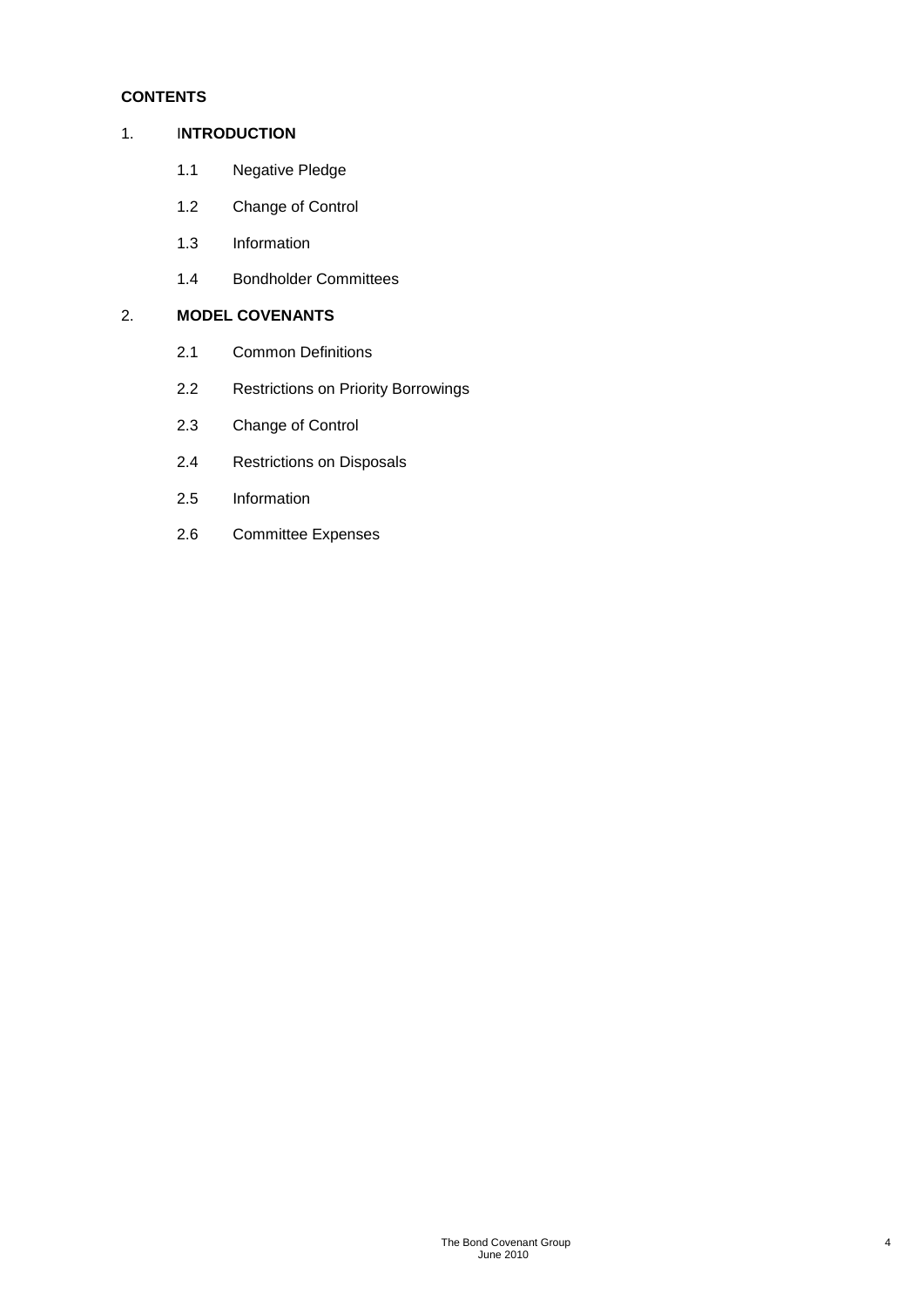#### **1. INTRODUCTION**

In this paper, we propose language for model negative pledge, change of control, disposals, information and committee expenses provisions (the "**Relevant Provisions**") to be included in investment grade Sterling and Euro bonds.

Set out below, in relation to each of the Relevant Provisions, is a summary of the shortcomings we have identified in the current treatment of those provisions, and our proposals for improvements. In Section 2, we propose detailed drafting for the Relevant Provisions. For clarity, the format of the drafting is closer to that seen in the Loan Market Association forms for bank lending documents.

We have reviewed the paper entitled "**Improving Covenant Protections in the Investment Grade Bond Market**" dated December 17, 2007, published by The Credit Roundtable, where a similar exercise was carried out in relation to covenants in the NY law bond market (the "**US Model Covenants**"). We have, where relevant, compared the US Model Covenants to our proposals.

#### **1.1 Negative Pledge**

The principal shortcomings that we have seen in negative pledges, with varying degrees of regularity, are:

- (a) the negative pledge only applying to capital markets issues, and not other debt;
- (b) no restriction on debt at a subsidiary level, which debt, while not secured, would be structurally senior to the bonds;
- (c) the negative pledge applying only to some Group Companies, such as "Material" or "Restricted" Subsidiaries;
- (d) the negative pledge applying only to certain assets;
- (e) the Issuer being able to grant security to another creditor if it is given for the Bonds "equally and ratably";
- (f) "standard" carve-outs being drafted in such a way that the protection of the negative pledge is watered down to a greater extent than perhaps anticipated.

To address these shortcomings, we have drafted the negative pledge:

- (i) to apply to all financial indebtedness;
- (ii) to include restrictions on debt that, while not secured, is structurally senior because it is borrowed or guaranteed by subsidiaries of the Issuer (and we have thus recast the provision as a "**Restrictions on Priority Borrowings**");
- (iii) to apply to all Group Companies;
- (iv) to apply to all types of assets of whatever value;
- (v) not to include security being granted on an "equal and ratable" basis;
- (vi) to include sale and leasebacks within its scope.

We have included any marked to market liabilities under any derivative contracts in the definition of "Borrowings". While it would be very unusual to see those liabilities included in "Debt" for the purposes of any gearing test, it seems reasonable to limit the ability of the Issuer to give security for those liabilities, or to incur them on a structurally senior basis.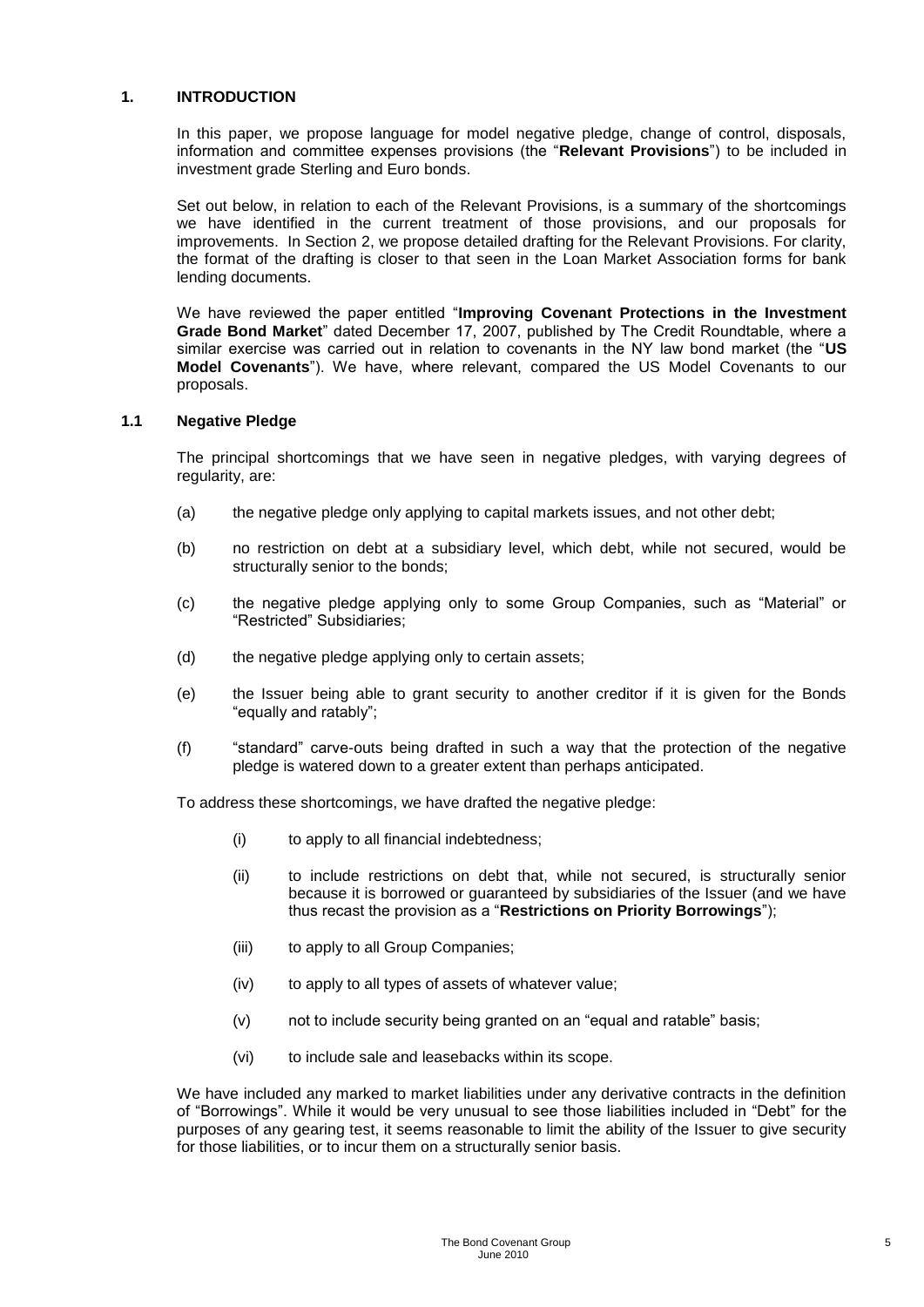We have included a list of possible standard carve-outs. While recognising that these will need to be tailored to the particular Issuer, we think it would be useful to standardise the language to ensure, so far as possible, that the intended protection is actually achieved. The list includes, subject to limitations where appropriate:

- (i) a basket by reference to a fixed amount or a percentage of tangible net worth or net tangible assets;
- (ii) debt of after-acquired companies;
- (iii) debt to finance acquisitions, construction or improvements secured only on the assets acquired;
- (iv) existing debt;
- (v) refinancing debt;
- (vi) intercompany debt.

The US Model Covenants broadly address the same principal shortcomings as those we have identified, but we have proposed a somewhat more detailed approach to the standard carve-outs.

#### **1.2 Change of Control**

The three principal shortcomings in existing issues are:

- (a) there is often no Change of Control provision;
- (b) where there is, the provision does not always include a sale of all or substantially all the assets as a trigger (nor do the covenants contain a restriction on disposals);
- (c) where there is, and the Change of Control has to be linked to a ratings downgrade, the way in which the provisions are drafted is often unworkable in practice due to: timing requirements; requirements that rating agencies do or say something that they will not, in practice, do or say; failure adequately to address the problems with unrated securities; or a combination of the above.

We therefore propose that a Put Event, entitling the Holders to require the Bonds to be redeemed, be defined as:

- (a) a disposal of all or substantially all of the assets of the Group;
- (b) any person or group of persons acting in concert acquiring over 50% of the voting shares in the Issuer;
- (c) any person or group of persons acting in concert acquiring control of the board of the Issuer, or otherwise acquiring control of its operations.

In order to cater for issues where it is agreed that there should be a requirement for a ratings downgrade for a Put Event to be triggered, we have proposed language that could be included to allow for the concept, but which avoids the potential problems inherent in showing causation.

We have also proposed a covenant restricting disposals. This would apply at a lower level than "all or substantially all of the assets", and the interface between the disposals covenant and the Put Event would need to be considered. If a disposals covenant is included, a disposal of all or substantially all of the assets would be both an Event of Default and Put Event.

#### **1.3 Information**

The following may be considered useful (in each case to be posted on the issuer's website):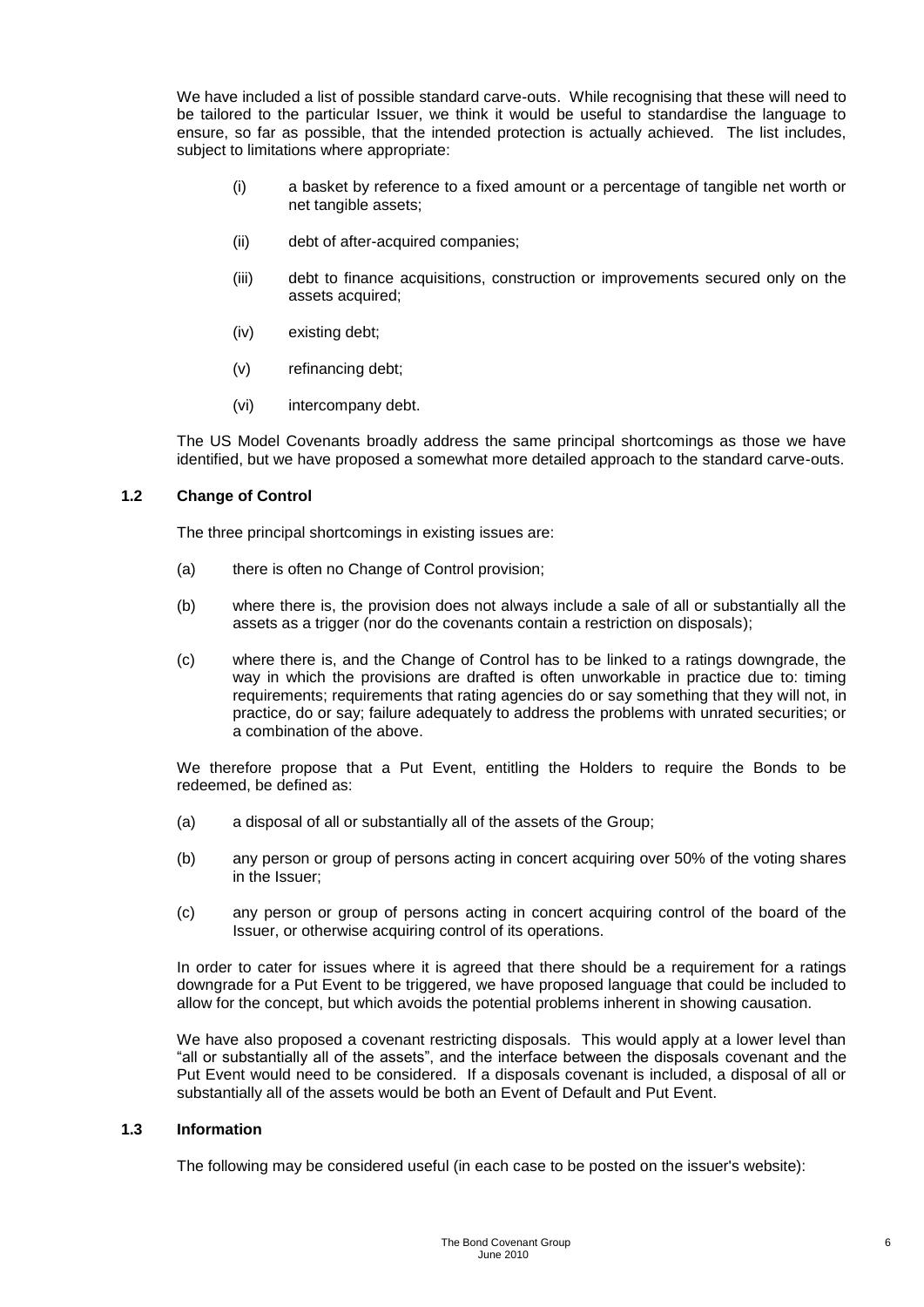- (i) annual accounts;
- (ii) interim accounts:
- (iii) certificate of compliance with all covenants, signed by a director, with annual and interim accounts and on request by the Trustee or 25% of Holders;
- (iv) certificate of compliance with financial covenants (if any), from the auditors, with annual accounts;
- (v) notification of a potential Event of Default under the Bonds or any other debt documents;
- (vi) notification of any material information;
- (vii) copies of all bond documents and all other material debt documents, including facility agreements, intercreditor agreements and security documents, and amendments thereto;
- (viii) following a potential Event of Default, or if the Trustee or the Required Holders has cause to believe that a potential event of default may have occurred, any information that the Trustee (or any Holder through the Trustee) reasonably requests.

The list is intended to set out the minimum requirement for all bond issues. There may be other specific requirements, such as regular valuations of real property provided as collateral, which would need to be addressed.

Subject to certain exemptions, companies whose shares or debt securities are admitted to trading, and whose Home State is the UK, are obliged to comply with the requirements of DTR 4 of the FSA DTR Rules (which implements Chapter II of the Transparency Directive (2004/109/EC)) in relation to the publication of accounts, and a company whose financial instruments are admitted to trading on a regulated market in the UK are obliged to comply with DTR 2 (which implements Article 6 of the Market Abuse Directive (2003/6/EC)) in relation to inside information.

Some Issuers will be obliged to comply with DTR 4 and DTR 2, or the equivalent legislation implementing the relevant Directives. In an attempt to impose some consistency on the information to be provided, we have proposed that those Issuers who are not providing accounts in compliance with DTR 4 or its equivalent and publishing inside information in compliance with DTR 2 or its equivalent should comply with similar regimes.

DTR 4 requires audited annual accounts within 120 days and semi-annual accounts within 60 days. We propose that all Issuers should comply with those requirements and that timetable. It also requires a detailed management report and responsibility statements with each set of annual and interim accounts. We propose a short-form management report with the annual accounts, but no responsibility statements.

DTR 2 requires the disclosure of certain information that would be likely to have a significant effect on the price of "qualifying investments". We have essentially replicated the requirement (for those Issuers that are not required to comply with DTR 2 or its equivalent) by reference to information that would be likely to have a significant effect on the price of the Bonds.

#### **1.4 Bondholder Committees**

Following an Event of Default, potential Event of Default, or even an event or circumstance that may give rise to an Event of Default or potential Event of Default, it would be useful for Holders to have access to legal and financial advice at the cost of the Issuer. While the Trustee has the ability to seek such advice at the Issuer's cost, this is not always sufficient to protect the interests of the Holders (who may be looking for advice as to their rights against the Trustee) and it is unusual for issuers voluntarily to agree to meet the costs of a Holder committee.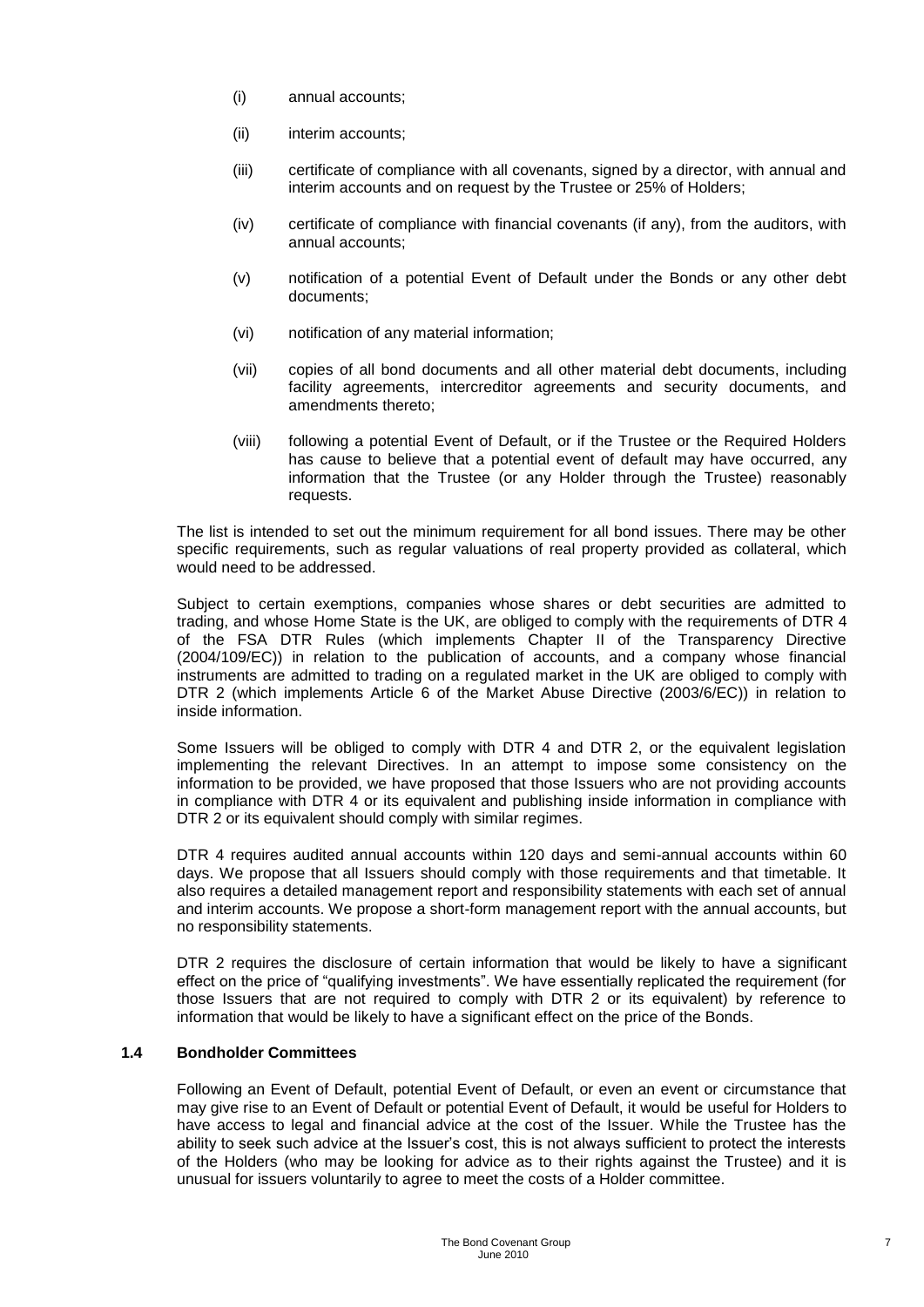While there are a number of possibilities as to what costs should be paid, to whom, and in what circumstances, we have proposed reimbursement of reasonable fees of legal and financial advisers, incurred by one Holder committee, following an Event of Default or event that would, with the giving of a notice or certificate, or the making of a determination (as to materiality) be an Event of Default.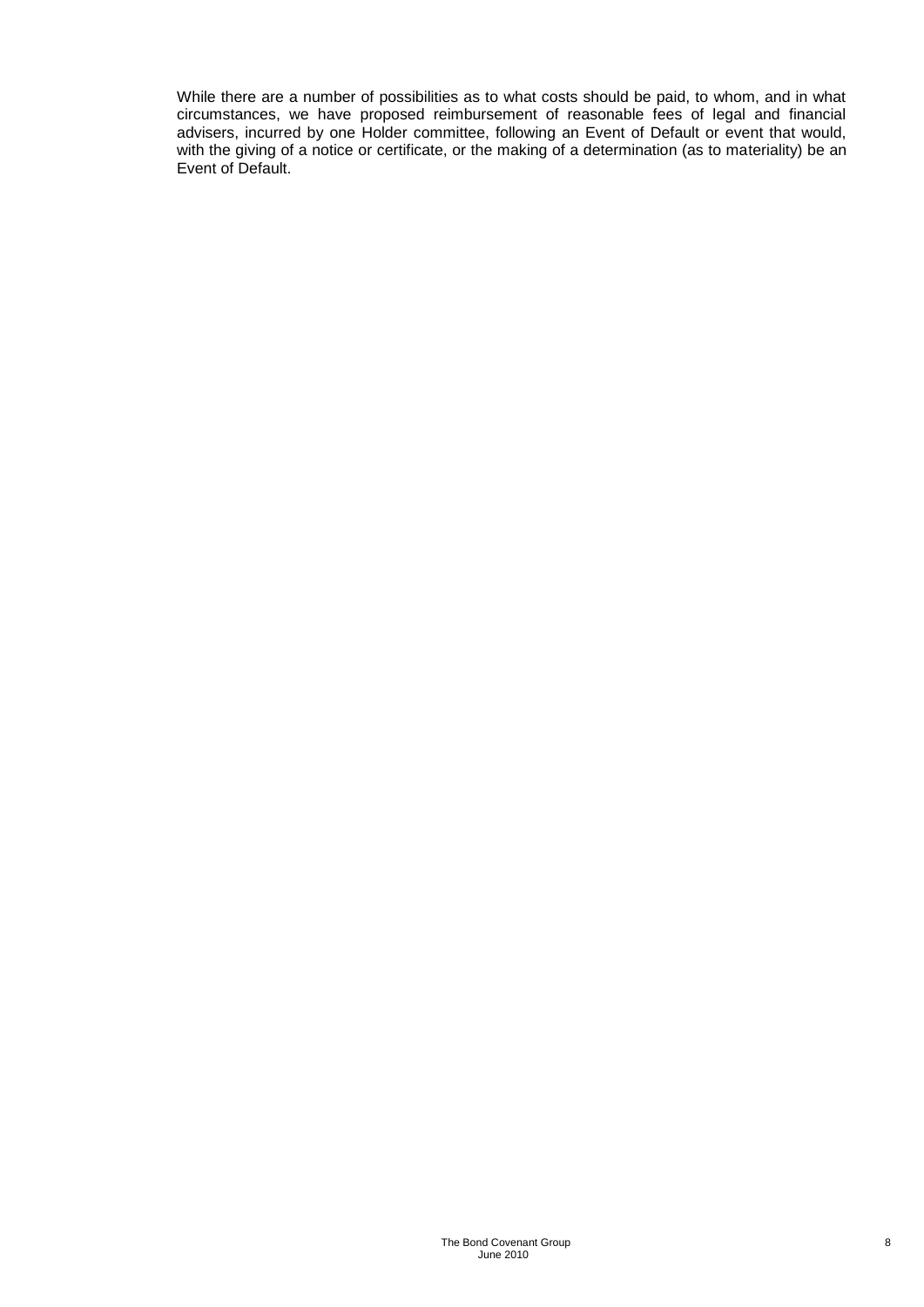#### **2. MODEL COVENANTS**

#### **2.1 Common Definitions**

"**Default**" means an Event of Default or a [Potential Event of Default/any event specified in Condition [ ] (*Events of Default*) which would (with the expiry of a grace period, the giving of notice, the making of any determination or certification under the Trust Deed or these Conditions or any combination of any of the foregoing) be an Event of Default].

"**Disposal**" means any sale, lease, licence, transfer or other disposal, and "**Dispose**" shall be construed accordingly.

"**GAAP**" means generally accepted accounting principles in [ ]/[including IFRS].

"**Group**" means the Company and each of its Subsidiaries for the time being and "**Group Company**" means any of them.

["**IFRS**" means international accounting standards within the meaning of the IAS Regulation 1606/2002 to the extent applicable to the relevant financial statements.]

"**Required Holders**" means Holders of Bonds the aggregate principal amount of which is not less than 25% of the aggregate principal amount of the Bonds.

"**Subsidiary**" means [a subsidiary within the meaning of section 1159 of the Companies Act 2006]/[a subsidiary undertaking within the meaning of section 1162 of the Companies Act 2006]/[ ].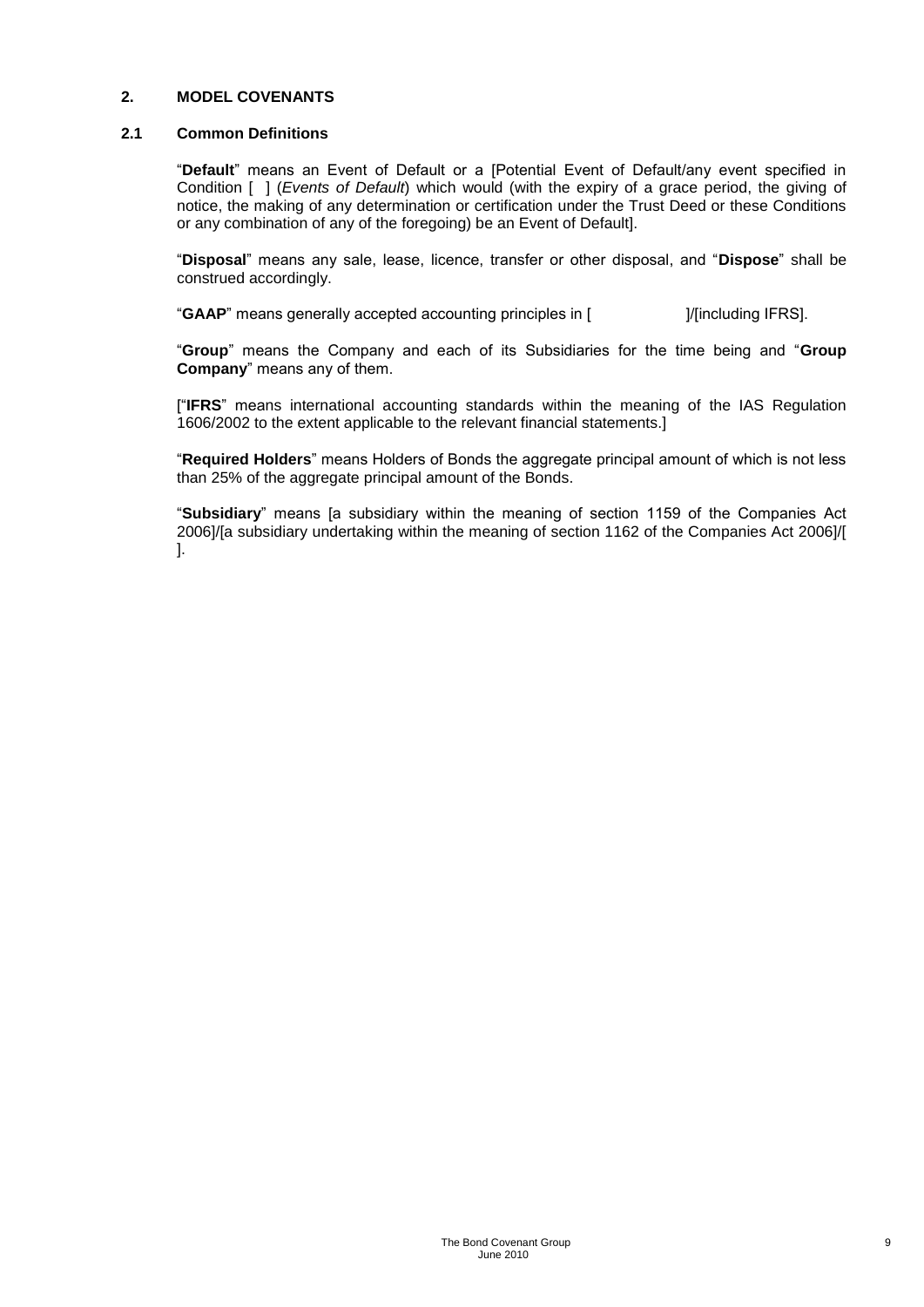#### **2.2 Restrictions on Priority Borrowings**

#### **[ ].[ ] Restrictions on Priority Borrowings**

So long as any of the Bonds remain outstanding, the Issuer shall not, and shall ensure that no other Group Company will, incur or allow to remain outstanding any Priority Borrowings other than Permitted Priority Borrowings.

#### **Definitions**

"**Borrowings**" means, at any time, the aggregate outstanding principal, capital or nominal amount (and any fixed or minimum premium payable on prepayment or redemption) of Group Companies in respect of:

- (a) moneys borrowed and debit balances at banks or other financial institutions;
- (b) any acceptance under any acceptance credit or bill discounting facility (or dematerialised equivalent):
- (c) any note purchase facility or the issue of bonds, notes, debentures, loan stock or any similar instrument;
- (d) any lease or hire purchase contract which would, in accordance with GAAP, be treated as a finance or capital lease (a "**Finance Lease**");
- (e) receivables sold or discounted (other than any receivables to the extent they are sold on a non-recourse basis);
- (f) any derivative transaction (and, when calculating the value of that derivative transaction, only the marked to market value shall be taken into account);
- (g) any counter-indemnity obligation in respect of a guarantee, bond, standby or documentary letter of credit or any other instrument issued by a bank or financial institution in respect of an underlying liability of an entity which is not a Group Company which liability would fall within one of the other paragraphs of this definition;
- (h) any amount raised by the issue of redeemable shares which are redeemable (other than at the option of the Issuer) before the [*insert final maturity date*] or are otherwise classified as borrowings under GAAP;
- (i) any amount raised under any other transaction (including any forward sale or purchase, sale and sale back or sale and leaseback agreement) having the commercial effect of a borrowing or otherwise classified as borrowings under GAAP; and
- (j) (without double-counting) the amount of any liability in respect of any guarantee for any of the items referred to in paragraphs (a) to (i) above.

#### "**Permitted Priority Borrowings**" means:

- (a) Permitted Secured Borrowings;
- (b) Permitted Subsidiary Borrowings; and
- (c) Priority Borrowings not falling within the definitions of Permitted Secured Borrowings or Permitted Subsidiary Borrowings, up to an aggregate amount outstanding of [1.4.1].

#### "**Permitted Secured Borrowings**" means Secured Borrowings of any Group Company:

(a) under any netting or set-off arrangement entered into in the ordinary course of banking arrangements for netting debit and credit balances;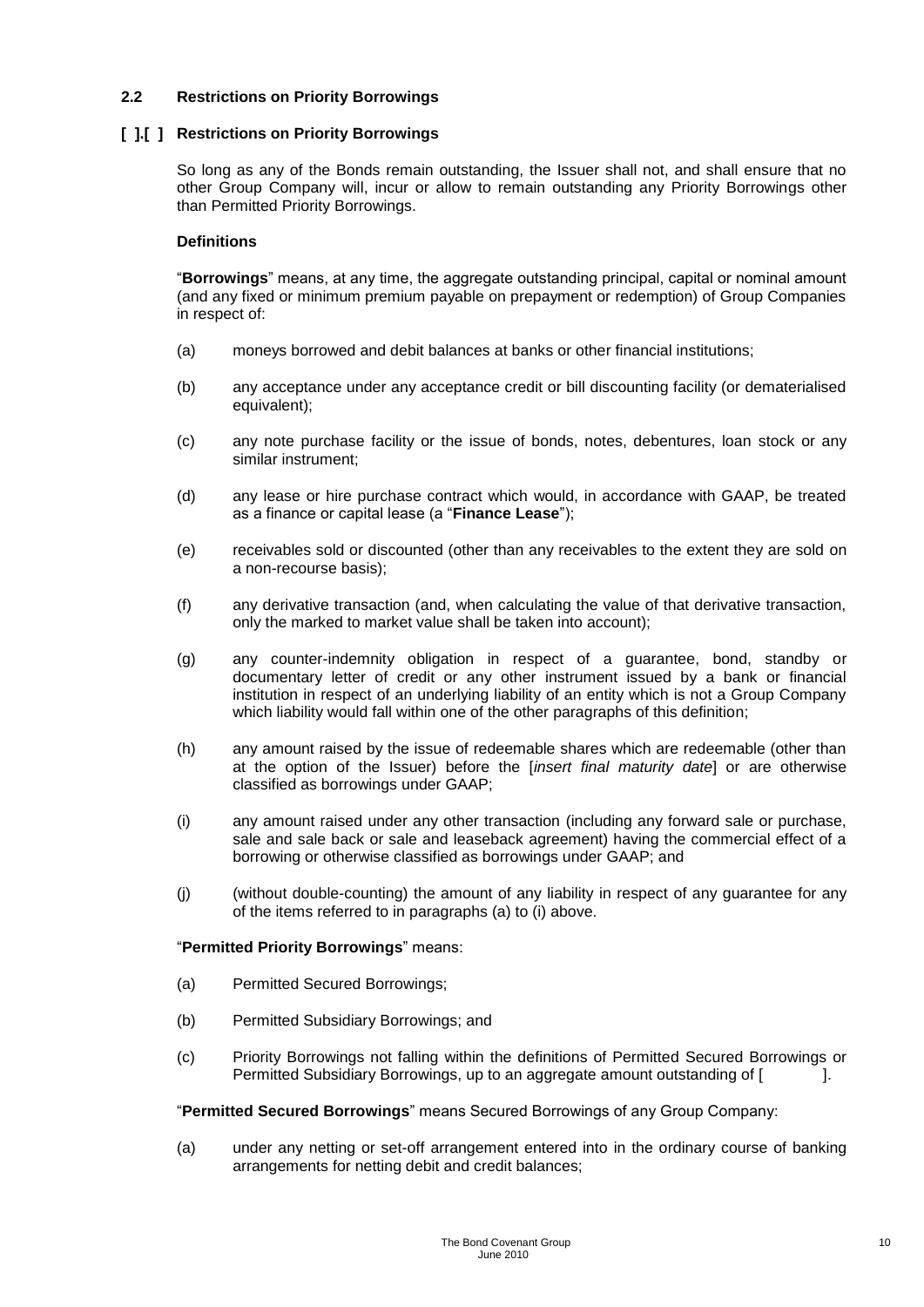- (b) which becomes a Group Company after the [date of the Trust Deed] where the Secured Borrowings were incurred prior to the date on which that Group Company became a Group Company if those Secured Borrowings:
	- (i) were not incurred in contemplation of the acquisition of that Group Company; and
	- (ii) are discharged, or the relevant Security released, within [ ] months of that Group Company becoming a Group Company;
- (c) under any Finance Leases up to an aggregate capital value of [ ] (or its equivalent) at any time;
- (d) owed to any other Group Company;
- (e) [listed in Schedule [ ]/outstanding on the [date of the Trust Deed]];
- (f) incurred to finance the acquisition of a Group Company (other than the Issuer or any holding company of the Issuer) or the acquisition, construction or improvement of any assets, if the Secured Borrowings are secured only on the shares in the Group Company or on the assets acquired, constructed or improved, up to an aggregate amount outstanding at any time of  $[$   $]$ ;
- (g) incurred to refinance any Permitted Secured Borrowings falling within paragraphs [(e) or (f)] of this definition, if the Security securing the new Secured Borrowings is no more extensive than the Security securing the refinanced Permitted Secured Borrowings, and the amount of the new Secured Borrowings is no greater than the refinanced Permitted Secured Borrowings.

"**Permitted Subsidiary Borrowings**" means Borrowings of any Subsidiary of the Issuer:

- (a) owed to any other Group Company;
- (b) [listed in Schedule [ ]/outstanding on this [date of the Trust Deed];
- (c) constituting guarantees of the [Bonds] [or other direct Borrowings of the Issuer ranking pari passu with the Bonds],

and which are not Secured Borrowings.

#### "**Priority Borrowings**" means:

- (a) Secured Borrowings; and
- (b) Borrowings of any Subsidiary of the Issuer.

"**Secured Borrowings**" means any Borrowings:

- (a) which are secured by any Security over any asset of, or shares in, any Group Company;
- (b) of the type described in paragraphs (d) or (e) of the definition of "**Borrowings**";
- (c) against or with which any credit balances at banks or financial institutions may be set off or combined, in an amount equal to those credit balances.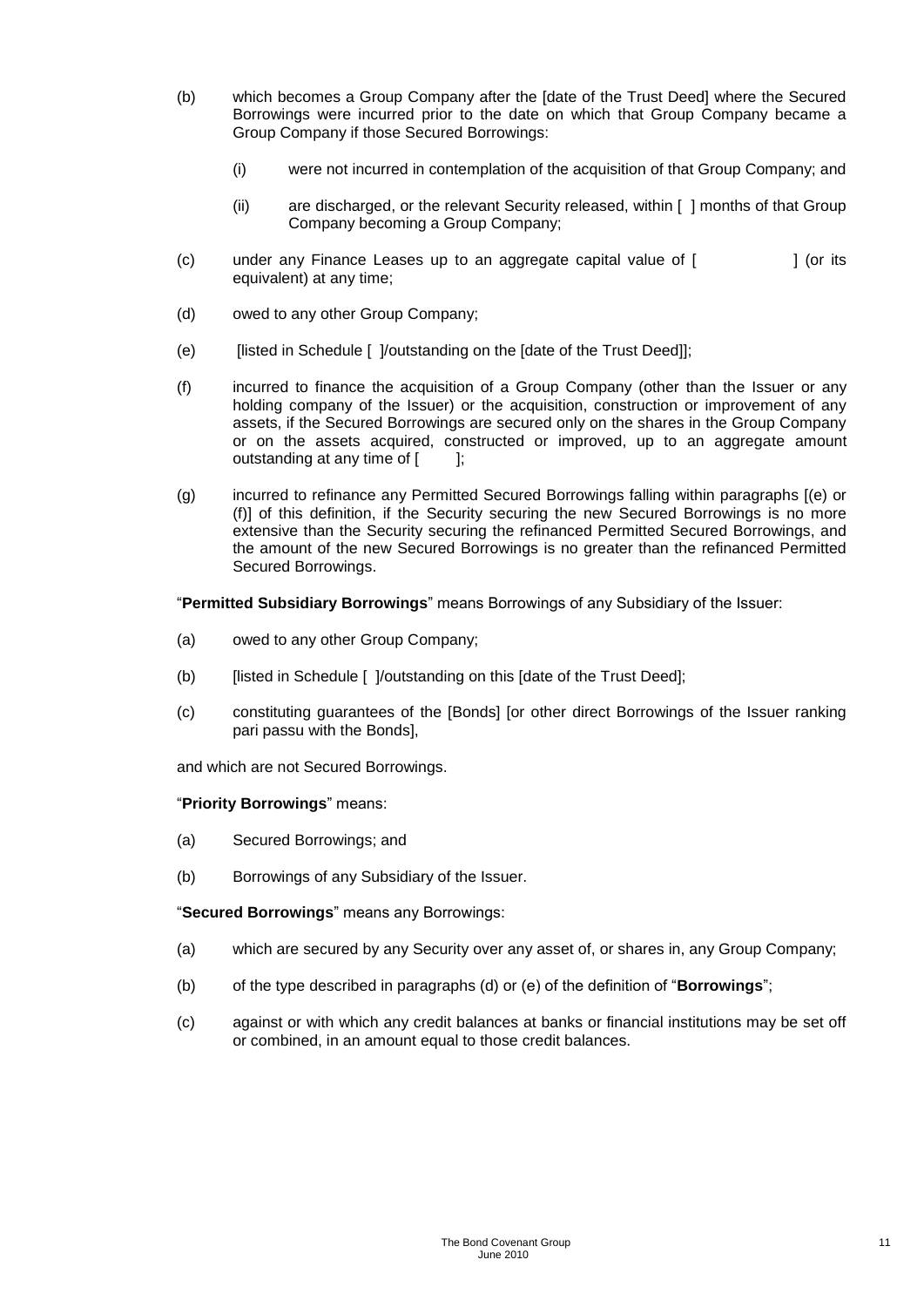#### **2.3 Change of control**

#### **[ ].[ ] Put Events - Option to require redemption or purchase**

- (a) If a Put Event occurs, each Holder will have the right to require the Issuer to redeem or, at the Issuer's option, purchase or procure the purchase of, that Holder's Bonds in accordance with this Condition [ ] (the "**Put Option**").
- (b) Promptly, and in any event within [14] days of a Put Event occurring, the Issuer shall send a Put Event Notice to each Holder, with a copy to the Trustee stating:
	- (i) that a Put Event has occurred and that the Holder is entitled to require the Issuer to redeem or purchase, or procure the purchase of, that Holder's Bonds at the Redemption Price;
	- (ii) the Redemption Price, showing the calculation thereof:
	- (iii) whether the Issuer will redeem, or purchase, or procure the purchase (and, if so, by whom), any Bonds in respect of which the Put Option is exercised;
	- (iv) the Completion Date, being a date not less than [ ] nor more than [ ] days after the date of the Put Event Notice;
	- (v) the procedures, consistent with the Trust Deed and these Conditions, to be followed by the Holder in order to have its Bonds redeemed or purchased.
- (c) If the Issuer does not send a Put Event Notice in accordance with paragraph (b) above, the Trustee may, and shall if so directed by the Required Holders, send the Put Event Notice.
- (d) If a Holder wishes to exercise the Put Option in respect of all or some of its Bonds, it shall do so in accordance with the procedures specified in the Put Event Notice.
- (e) On the Completion Date, the Issuer shall pay, or procure the payment of, the Redemption Price for each Bond in respect of which the Put Option has been exercised to the Paying Agent for the account of each relevant Holder.

#### **Definitions**

"**Change of Control**" means any person or group of persons acting in concert gains direct or indirect control of the Issuer. For the purposes of this definition:

- (a) "**control**" of the Issuer means:
	- (i) the power (whether by way of ownership of shares, proxy, contract, agency or otherwise) to:
		- (A) cast, or control the casting of, more than [50]% of the maximum number of votes that might be cast at a general meeting of the Issuer; or
		- (B) appoint or remove all, or the majority, of the directors or other equivalent officers of the Issuer; or
		- (C) give directions with respect to the operating and financial policies of the Issuer with which the directors or other equivalent officers of the Parent are obliged to comply; and/or
	- (ii) the holding beneficially of more than [50]% of the issued share capital of the Issuer (excluding any part of that issued share capital that carries no right to participate beyond a specified amount in a distribution of either profits or capital).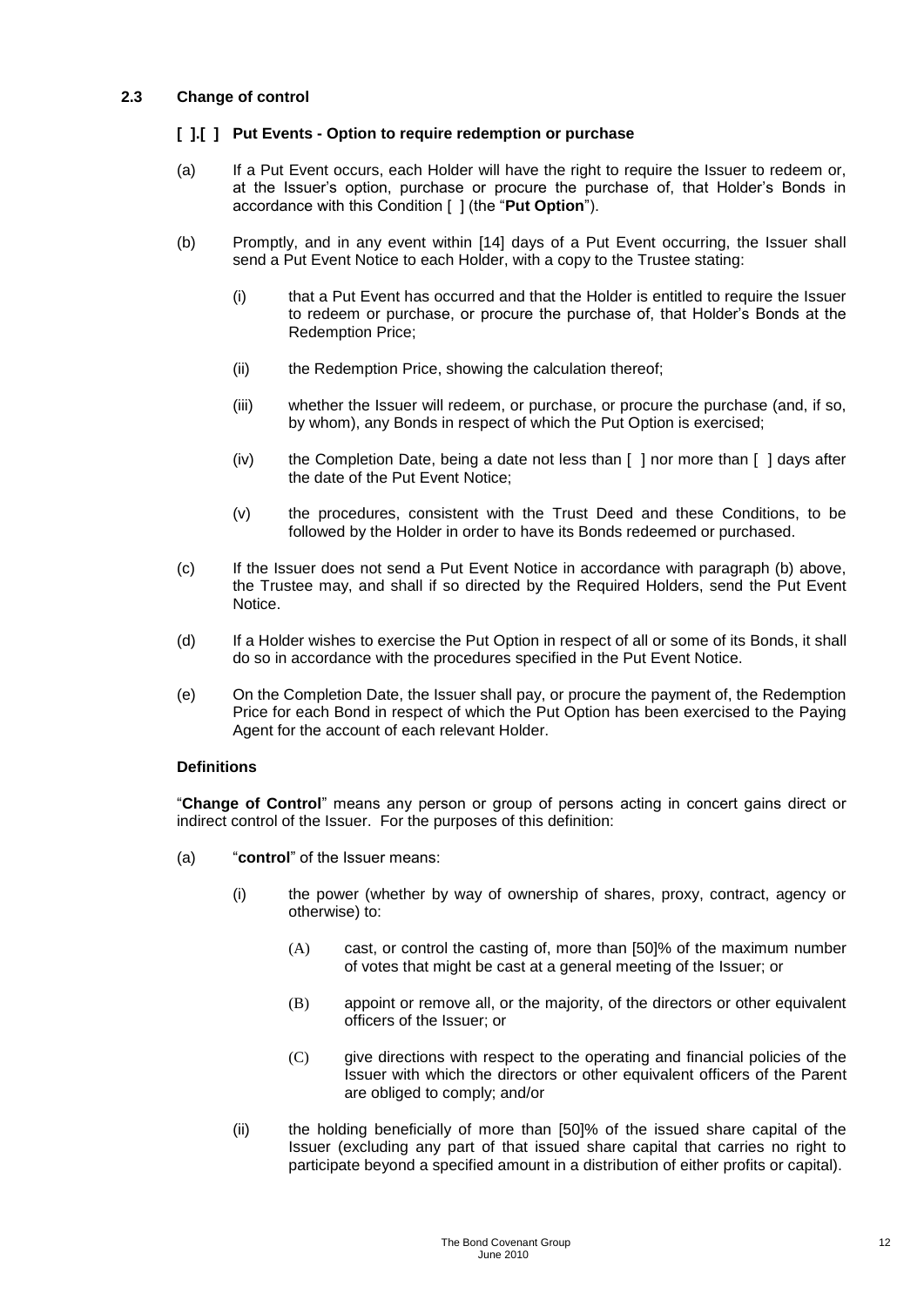(b) "**acting in concert**" means, a group of persons who, pursuant to an agreement or understanding (whether formal or informal), actively co-operate, through the acquisition directly or indirectly of shares in the Issuer by any of them, either directly or indirectly, to obtain or consolidate control of the Issuer.

"**Completion Date**" means the date on which any exercise of the Put Option will be completed, as specified in the relevant Put Event Notice.

"**Put Event**" means:

- (a) a [Change of Control/Trigger Event]; or
- (b) [the Disposal of all or substantially all of the assets of the Group whether in a single transaction or a series of related transactions, and whether through a Disposal of assets or shares in Group Companies/a breach of Condition [ ](*Restriction on Disposals*)].

"**Put Event Notice**" means a notice sent or to be sent under Condition [ ].[ ] (Put Events-Option to require redemption or purchase) by the Issuer or by the Trustee.

"**Put Option**" has the meaning given in Condition [ ].[ ](a) (Put Events-Option to require redemption or purchase).

"**Rated**" means carrying a rating from [at least two] Rating Agencies of [ ] or better.

"**Rating Agencies**" means Moody's Investors Services Limited, Standard & Poor's Rating Services, a division of The McGraw Hill Companies Inc, and Fitch Ratings Ltd, or any of their respective successors or any [Substitute Rating Agency].

"**Redemption Price**" means, in relation to a Bond, the principal amount of the Bond multiplied by 101%, together with interest accrued up to but excluding the Completion Date.

"**Reference Stock**" means [ ] or such other UK government stock as the Trustee determines to be a benchmark gilt, the maturity of which most closely matches the maturity of the Bonds.

#### "**Trigger Event**" means:

- (a) if, at the time a Change of Control occurs, the Bonds are not Rated, a Change of Control;
- (b) if, at the time a Change of Control occurs, the Bonds are Rated, the Bonds ceasing to be Rated on or before the date which is the later of:
	- (i) [ ] days after the Change of Control; and
	- (ii) if, before the date specified in sub-paragraph (i) above, one or more Rating Agencies announces that it is reviewing the credit rating of the Bonds, the date on which it announces that [the review has been completed].

"**Valuation Date**" means the second [Business Day] before the date of the Put Event Notice.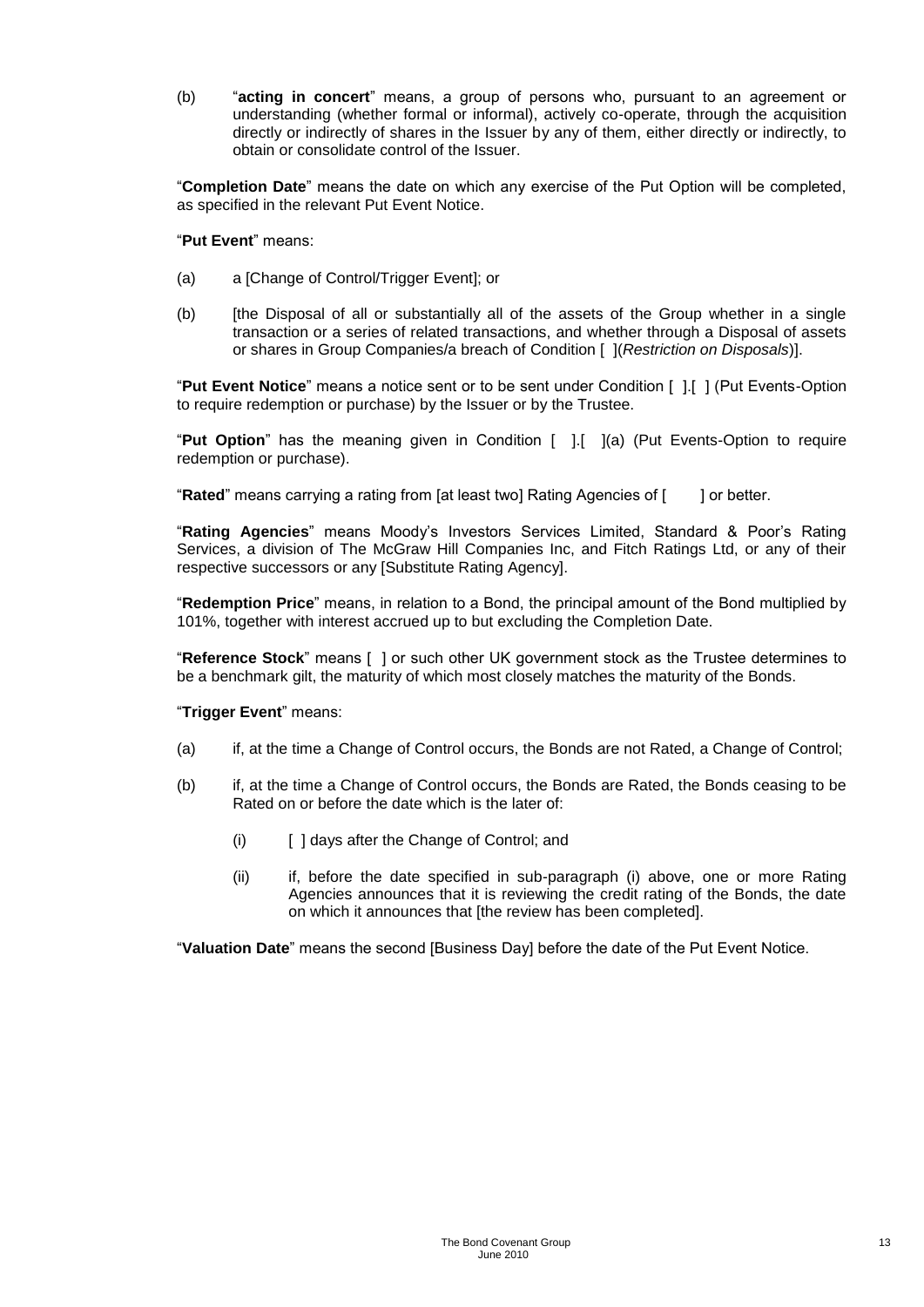#### **2.4 Restriction on Disposals**

#### **[ ].[ ] Restrictions on Disposals**

- (a) So long as any of the Bonds remain outstanding, the Issuer shall not, and shall procure that no other Group Company will, enter into a single transaction or a series of transactions (whether related or not) and whether voluntary or involuntary, to Dispose of any asset, other than a Permitted Disposal, if, on the date of the transaction, the aggregate value of (i) the assets to be Disposed of, when aggregated with the value of all other assets Disposed of [after the date of the Trust Deed/since the later of (A) the date of the Trust Deed and (B) the date falling [3] years prior to the date of the proposed Disposal] by Group Companies, less (ii) Reinvested Proceeds, would exceed [£] (or its equivalent)/[ ]% of [Consolidated Net Worth/Consolidated Asset Value].
- (b) For the purposes of paragraph (a) above:
	- (i) the value of any assets which are or are to be Disposed of shall be the value of those assets (without deduction for any liabilities) included in the most recent audited annual financial statements as at the date of their Disposal or, in the case of an asset which was not taken into account in those financial statements, its book value at the date of its Disposal;
	- (ii) if any shares in a Group Company are or are to be Disposed of, there shall be deemed to have been or to be a Disposal of the same proportion of the assets of the relevant Group Company and of any of its Subsidiaries as the proportion of the equity share capital of that Group Company in which the Issuer is (directly or indirectly) interested immediately before the Disposal;
	- (iii) "**Consolidated Asset Value**" means the value of the assets of the Group in the then most recent audited annual financial statements; and
	- (iv) "**Reinvested Proceeds**" means, at any time, the aggregate amount of the proceeds of any Disposal which have, at that time, been applied to the acquisition [, construction or improvement] of assets comparable or superior as to type, value and quality of the assets Disposed of.

"**Permitted Disposal**" means any Disposal which, except in the case of paragraph (b) below, is on arm's length terms:

- (a) of trading stock or cash in the ordinary course of trading of the disposing entity;
- (b) of any asset by a Group Company to the Issuer or to a wholly-owned Subsidiary of the Issuer;
- (c) of assets (other than receivables) in exchange for other assets comparable or superior as to type, value and quality;
- (d) of obsolete or redundant vehicles, plant and equipment for cash;
- (e) of cash equivalent investments for cash or in exchange for other cash equivalent investments;
- (f) of cash in the payment of dividends;
- (g) of cash as consideration for the acquisition of assets.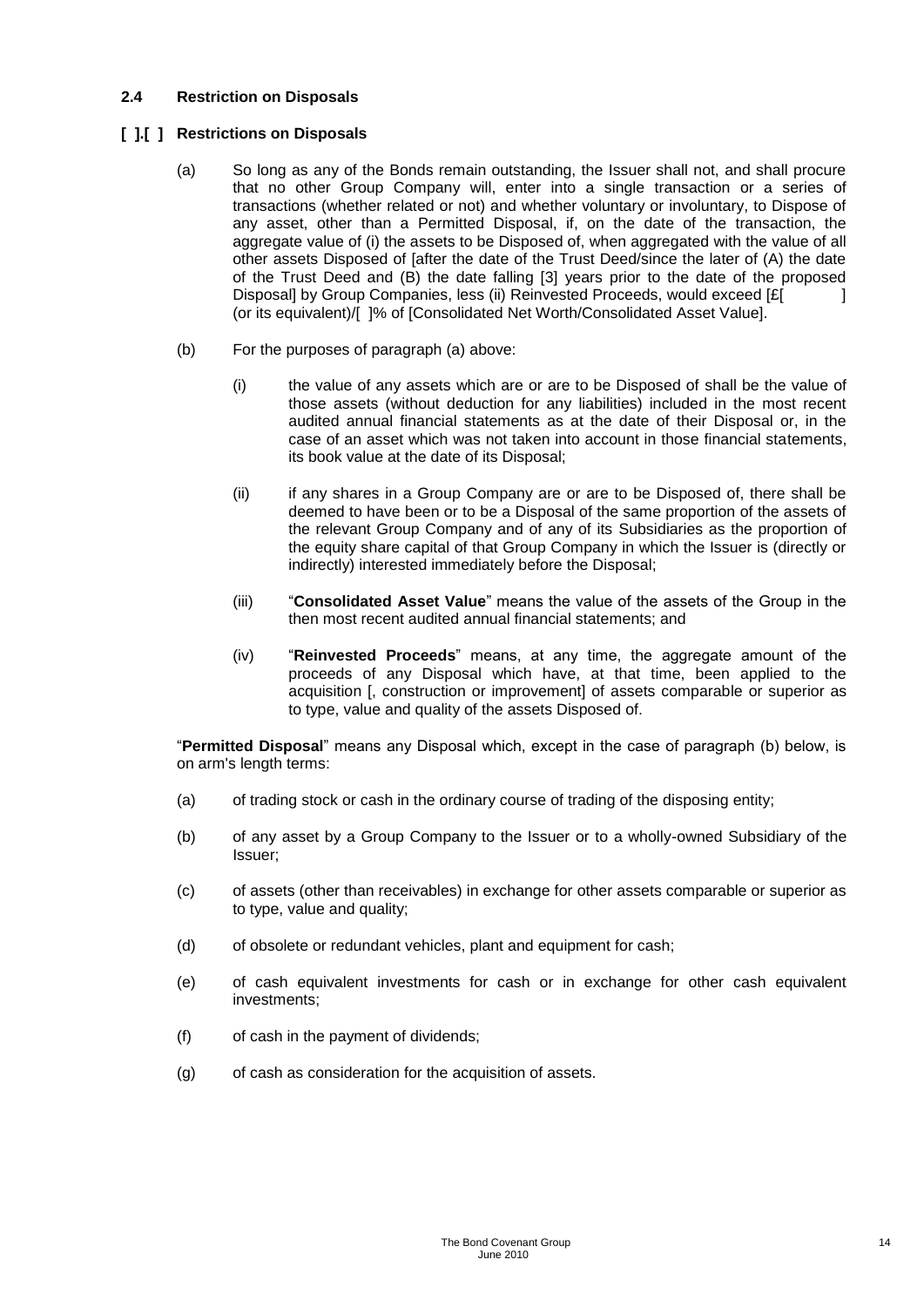#### **2.5 Information**

#### **[ ].1 Website**

The Issuer shall designate and maintain a website (the "**Website**") and shall supply the Trustee, and any Holder that so requests, with the address of the Website. All information posted on the Website shall be capable of being downloaded and printed by persons with access to the Website.

#### **[ ].2 Financial Statements**

- (a) So long as any of the Bonds are outstanding, the Issuer shall, unless it is required to comply, and is complying, with DTR 4 of the DTR Rules of the UK Financial Services Authority as set out in their Handbook (the "**DTR Rules**"), post on the Website:
	- (i) as soon as they are available, but in any event within 120 days after the end of each of its financial years, its audited consolidated financial statements for that financial year;
	- (ii) as soon as they are available, but in any event within 60 days after the end of the first half of each of its financial years, its consolidated financial statements for that period,

and shall ensure that any such financial statements remain on the Website for at least 5 years.

- (b) The Issuer shall procure that each set of financial statements:
	- (i) includes a balance sheet, profit and loss account and cashflow statement, shall be certified by a director of the Issuer as giving a true and fair view of (in the case of annual financial statements), or fairly representing (in other cases), its financial condition and operations as at the date as at which those financial statements were drawn up and shall be prepared in accordance with GAAP;
	- (ii) is accompanied by a compliance certificate [setting out (in reasonable detail) computation as to compliance with Condition [ ] (*Financial Covenants*), and] confirming that no Default has occurred.
- (c) The Issuer shall procure that each set of annual financial statements is accompanied by:
	- (i) a management report containing a fair review of the Issuer's business and a description of the principal risks and uncertainties facing the Issuer, and an indication of any important events that have occurred since the end of the financial year; and
	- (ii) a report by the [Auditors] [confirming compliance with Condition [ ] (*Financial Covenants*)].
- (d) [If the Trustee or [any Holder/the Required Holders] wishes to discuss the financial position of any Group Company with the Auditors, the Trustee [or the Holder/required Holders] shall notify the Issuer, stating the questions or issues which they wish to discuss with the Auditors. In this event, the Issuer must ensure that the Auditors are authorised (at the expense of the Issuer):
	- (i) to discuss the financial position of each Group Company with the Trustee or [Holder/Required Holders] on request from the relevant person; and
	- (ii) to post any information which the relevant person may reasonably request.]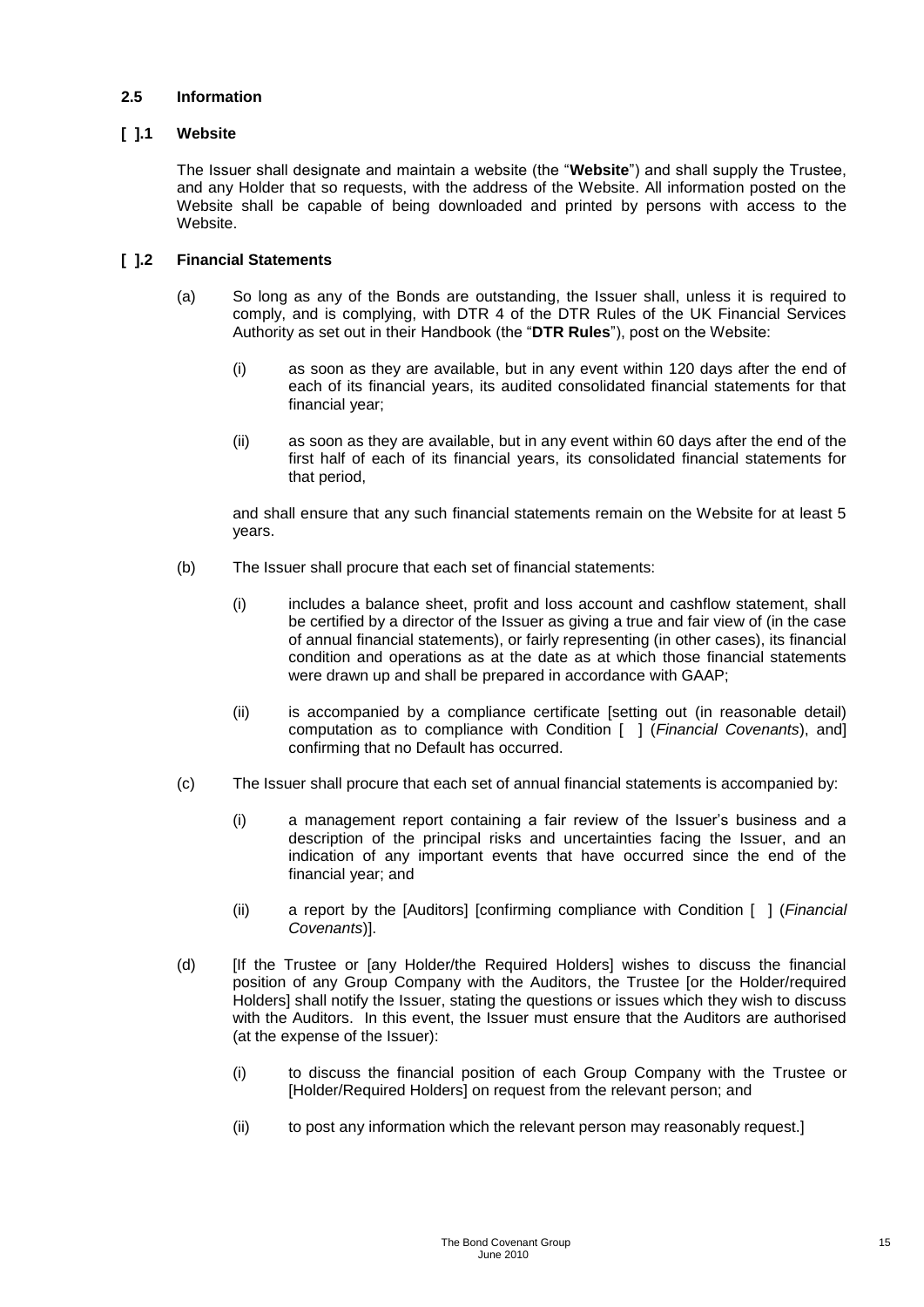#### **[ ].4 Information**

So long as any of the Bonds remain outstanding, the Issuer shall post the following information on the Website:

- (a) a copy of the [*Bond Documents*];
- (b) a copy of [all documents relating to any Borrowings falling within paragraphs (a) to (e) of the definition thereof of any Group Company in excess of  $E$   $|$  (or its equivalent), including all loan, credit or facility agreements, trust deeds, indentures, agency agreements, guarantees and security documents and documents containing any intercreditor arrangements, and all amendments to those documents];
- (c) at the same time as they are dispatched, copies of all documents [dispatched by the Issuer to its shareholders generally (or any class of them) orl dispatched by any Group Company to its creditors generally (or any class of them);
- (d) unless it is required to comply, and is complying, with DTR 2 of the DTR Rules, promptly upon becoming aware of it, any information which (i) indicates circumstances that exist or may reasonably be expected to come into existence or an event that has occurred or may reasonably be expected to occur, and is specific enough to enable a conclusion to be drawn as to the possible effect of those circumstances or that event on the price of [the Bonds]; (ii) is not generally available; and (iii) would, if generally available, be likely to have a significant effect on the price of [the Bonds] subject to any exemptions that would be available to it under DTR 2;
- (e) a notice of any Default (and the steps, if any, being taken to remedy it) promptly upon becoming aware of its occurrence;
- (f) promptly upon a request by the Trustee or the Required Holders, a certificate signed by two of its directors or senior officers on its behalf certifying that no Default is continuing (or if a Default is continuing, specifying the Default and the steps, if any, being taken to remedy it);
- (g) promptly on request following a Default or if the Trustee [or the Required Holders] has cause to believe that a Default may have occurred, such further information regarding the financial condition, assets and operations of the Group and/or any Group Company (including any requested amplification or explanation of any item in the financial statements or other material provided by the Issuer as [any Holder/the Required Holders] [through the Trustee] may reasonably request.

#### **2.6 Committee Expenses**

#### (a) **Bondholder Committee Expenses**

The Issuer will pay, or reimburse each member of any Holder Committee for, all reasonable fees and expenses of legal and financial advisers to the Holder Committee which have been incurred during a Default Period in connection with determining the rights and available remedies of the Holders and evaluating possible courses of action.

#### (b) **Definitions**

"**Default Date**" means the date on which a Relevant Default occurs.

"**Default Period**" means any period from (and including) a Default Date to (and including) the date on which all Relevant Defaults have been remedied or waived.

"**Holder Committee**" means any committee of Holders or, if more than one such committee has been constituted, the committee comprising Holders with the highest aggregate nominal amount of Bonds.